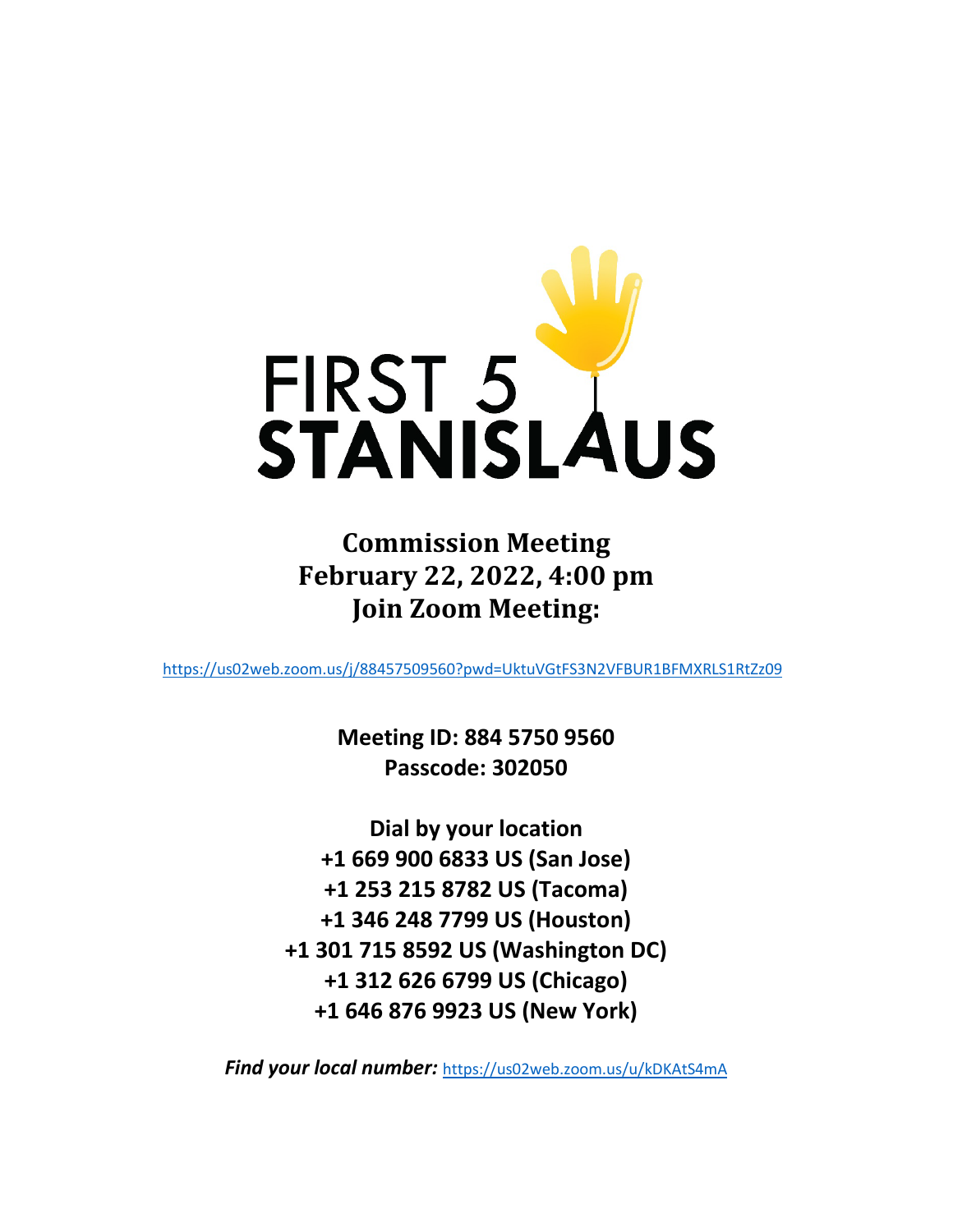

# *Commission Meeting Notice*



### *Tuesday, February 22, 2022, 4:00 PM Meeting to be conducted via Zoom (video and phone conference) for Commission and Public* This meeting will be held in compliance with the requirements of AB 361 (Government Code 54953(e)) and will not include in person public attendance. Members of the public may observe the meeting and provide comments to the Board via email, Zoom (internet-based option) or telephone as described below. **Join Zoom Meeting:** <https://us02web.zoom.us/j/88457509560?pwd=UktuVGtFS3N2VFBUR1BFMXRLS1RtZz09> **Meeting ID:** 884 5750 9560 **Passcode:** 302050 **Dial by your location +1 669 900 6833 US (San Jose) +1 253 215 8782 US (Tacoma) +1 346 248 7799 US (Houston) +1 646 876 9923 US (New York) +1 301 715 8592 US (Washington DC) +1 312 626 6799 US (Chicago) Find your local number:** <https://us02web.zoom.us/u/kDKAtS4mA>

The Stanislaus County Children and Families Commission welcomes you to its meetings which are ordinarily held on the fourth Tuesday of most months. Your interest is encouraged and appreciated. The agenda is divided into multiple sections including:

**CONSENT CALENDAR:** These matters include routine financial and administrative actions. All items on the consent calendar will be voted on at the beginning of the meeting under the section titled "Consent Calendar." If you wish to have an item removed from the Consent Calendar, please make your request at the time the Commission Chairperson asks if any member of the public wishes to remove an item from consent.

**DISCUSSION ITEMS:** These items will be individually discussed with opportunity for public comment.

**PUBLIC HEARINGS:** These items are opportunities for individuals interested in the matter being addressed on the agenda item to present their views to the Commissioners. Any member of the audience desiring to address the Commission on a matter on the agenda, please utilize the "raise hand" function or state that you have a comment through the chat function on zoom to be acknowledged by the Chair during the meetings or submit your comments by email to [First5Stan@stancounty.com](mailto:First5Stan@stancounty.com) prior to the meeting. Those observing the meeting telephonically may speak up when the Chair asks if there are any comments. In order that interested parties have an opportunity to speak, any person addressing the Commission will be limited to a maximum of 5 minutes unless the Chairperson of the Commission grants a longer period of time.

**PUBLIC COMMENT PERIOD:** Public comment may be submitted in advance of the meeting via email to [First5Stan@stancounty.com](mailto:edwardsk@stancounty.com) or by mail to 930 15<sup>th</sup> St., Modesto, CA. 95354. Please indicate in your email the agenda item to which your comment applies. Please submit public comments as soon as possible so that they can be provided to the Commissioners before, and, as feasible, during the meeting. Any member of the audience desiring to address the Commission on a matter on the agenda, please utilize the "raise hand" function or state that you have a comment through the chat function on zoom to be acknowledged by the Chair during the meetings. If you have anything that you wish distributed to the Board and included for the official record, please include it in your email. Comments that require a response may be deferred for staff reply. Those observing the meeting telephonically may speak up when the Chair asks if there are any comments.

#### **MEMBERS:**

**Vicki Bauman** School Representative

**Ignacio Cantu, Jr.** Community Representative

> **Vito Chiesa** County Supervisor

**David Cooper** Chair Community Representative

**Daniel Diep, M.D.** Community Representative

**Mary Ann Lilly-Tengowski** Vice Chair Health Services Agency

**Nelly Paredes-Walsborn, Ph.D.** Community Representative

**Amanda Sharp** Community Services Agency

**Julie Vaishampayan, M.D.** Public Health Officer

\*\*\*\*\*\*\*\*\*\*\*\*\*\*

**David T. Jones** Executive Director